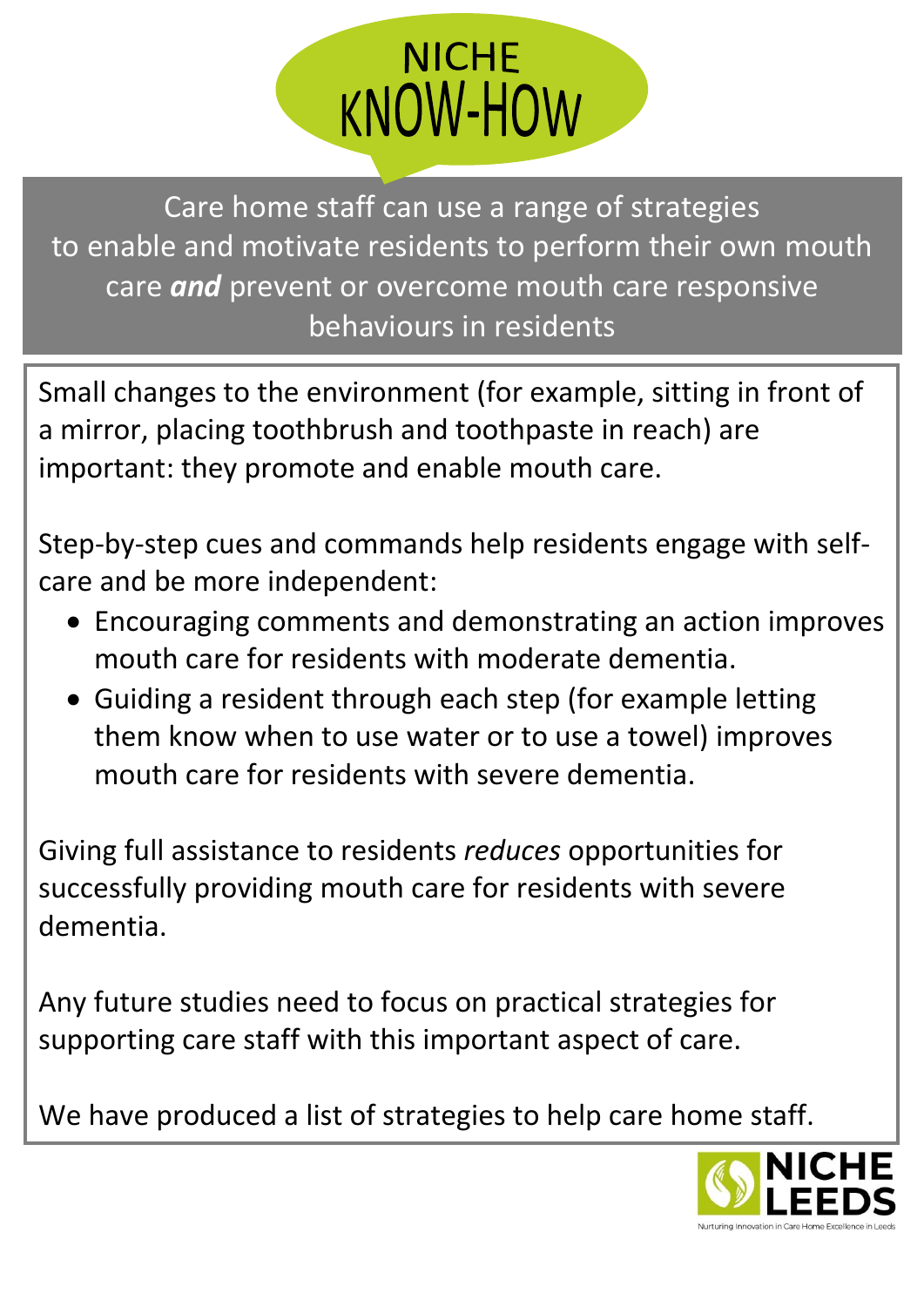

**Staff at Pennington Court** asked: *"What strategies are effective for promoting oral health among residents who resist mouth care?"*

#### **Background**

Oral care is important for healthy mouth, teeth, and gums. Nursing home residents often can't or won't carry out proper oral care and may require assistance from staff. However, nursing home staff may not be prepared to provide adequate oral care, particularly when a resident resists care.

## **Description of the evidence**

A systematic review (Hoben et al., 2017) evaluated the effectiveness of strategies that nursing home staff can apply to either prevent/overcome residents' responsive behaviours to oral care, or enable/motivate residents to perform their own oral care. The review includes four studies [Box 1: 1-7]; one study was reported in four papers [Box 1: 2, 4-6]. The studies were conducted in nursing homes in the United States (n=3) and Canada (n=1). Two studies [Box 1: 1, 2, 4-6] assessed strategies to manage responsive behaviours related to oral care. The other two studies {Box 1: 3, 7] excluded residents with a history of responsive behaviours to oral care, but focused on strategies to enable and motivate nursing home residents to perform their own oral care. No randomised trials (generally the least biased research) were included: three studies conducted measurements before and after implementation of the strategies (pre-test post-test study, less strong design) and the other study conducted measurements at one point in time (cross sectional study, a weaker study design still). These are not the best design for studying whether strategies reliably produce the desired result. The studies were of low to moderate quality.

#### **What strategies work**

Making changes to the environment (for example, sitting in front of a mirror, placing toothbrush and toothpaste in reach) and instructing staff of how to give cues to the resident when carrying out their oral care reduces dental and denture plaque [Box 1: 2, 3, 4-6] and gum disease (gingivitis) [Box 1: 2, 4-6]. These strategies also reduce resident resistant behaviours [Box 1: 1] and improves care staff oral practices with residents, particularly brushing the inner surfaces of resident's teeth [Box 1: 2, 4-6]. When staff use encouraging comments and demonstrate an action then this improves oral care for residents with moderate dementia, whilst redirection activities (for example letting the resident know when to use water or to use a towel) improve care for residents with severe dementia [Box 1: 7]. Trying to give full assistance to residents actually reduces opportunities for successfully providing oral care for residents with severe dementia {Box 1: 7].

#### **Limitations of the review**

The evidence is limited: studies include small numbers of participants (5-97 residents and 1- 15 care staff in 1-3 nursing homes) and the study designs are weak. It is difficult to attribute effects (or lack of effects) to components of the strategies being evaluated. The studies used different measures to assess the impact of the strategies and so it is not possible to combine the results of the individual studies. It was not possible to assess 'reporting bias' in the studies, i.e. whether there is any selective reporting of the results.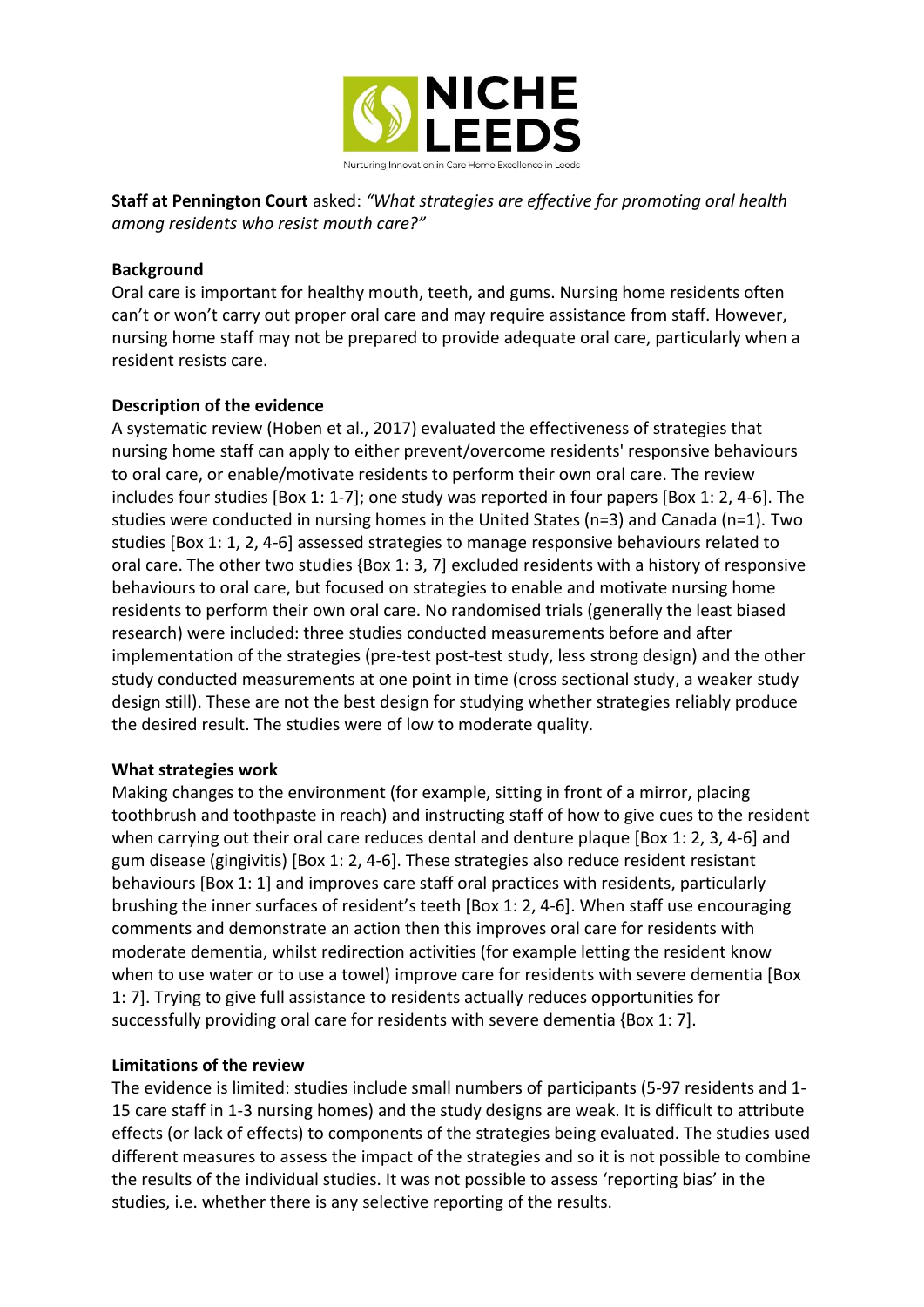# **Conclusions**

There are promising strategies that care staff can apply to either prevent/overcome residents' responsive behaviours to oral care, or enable/motivate residents to perform their own oral care. The quality of these studies is weak but care staff should apply them and assess on an individual basis whether different strategies support the residents they care for.

# *Box 1: Studies included in the systematic review*

[1] Jablonski RA, Therrien B, Mahoney EK, Kolanowski A, Gabello M, Brock A. An intervention to reduce care-resistant behavior in persons with dementia during oral hygiene: a pilot study. Spec Care Dentist. 2011; 31(3):77±87.

https://doi.org/10.1111/j.1754-4505.2011.00190.x PMID: 21592161

[2] Sloane PD, Zimmerman S, Chen X, Barrick AL, Poole P, Reed D, et al. Effect of a personcentered mouth care intervention on care processes and outcomes in three nursing homes. J Am Geriatr Soc. 2013; 61(7):1158±63. https://doi.org/10.1111/jgs.12317 PMID: 23772769 [3] Connell BR, McConnell ES, Francis TG. Tailoring the environment of oral health care to the needs and abilities of nursing home residents with dementia. Alzheimer's Care Quarterly. 2002; 3(1):19-25

[4] Sloane P, Chen X, Cohen L, Barrick AL, Poole P, Zimmerman S. Oral health outcomes of person-centered mouth care for persons with cognitive or physical impairment: Mouth care without a battle. Alzheimer's & Dementia: The Journal of the Alzheimer's Association. 2012; 8(4):P251-P2.

[5] Zimmerman S, Cohen L, Barrick AL, Sloane P. Implementation of personalized, evidencebased mouth care for persons with cognitive or physical impairment: Mouth care without a battle. Alzheimer's & Dementia: The Journal of the Alzheimer's Association. 2012; 8(4):P384. [6] Zimmerman S, Sloane PD, Cohen LW, Barrick AL. Changing the culture of mouth care: mouth care without a battle. Gerontologist. 2014; 54(Suppl1):S25±34.

[7] Wilson R, Rochon E, Mihailidis A, Leonard C. Quantitative analysis of formal caregivers' use of communication strategies while assisting individuals with moderate and severe Alzheimer's disease during oral care. J Commun Disord. 2013; 46(3):249±63. <https://doi.org/10.1016/j.jcomdis.2013.01.004> PMID: 23523100

## **References**

Hoben M., Kent A., Kobagi N., Tu Huynh K., Clark A. & Yoon M.N. (2017) Effective strategies to motivate nursing home residents in oral care and to prevent or reduce responsive behaviors to oral care: A systematic review. *PLOS ONE*: DOI: <https://doi.org/10.1371/journal.pone.0178913>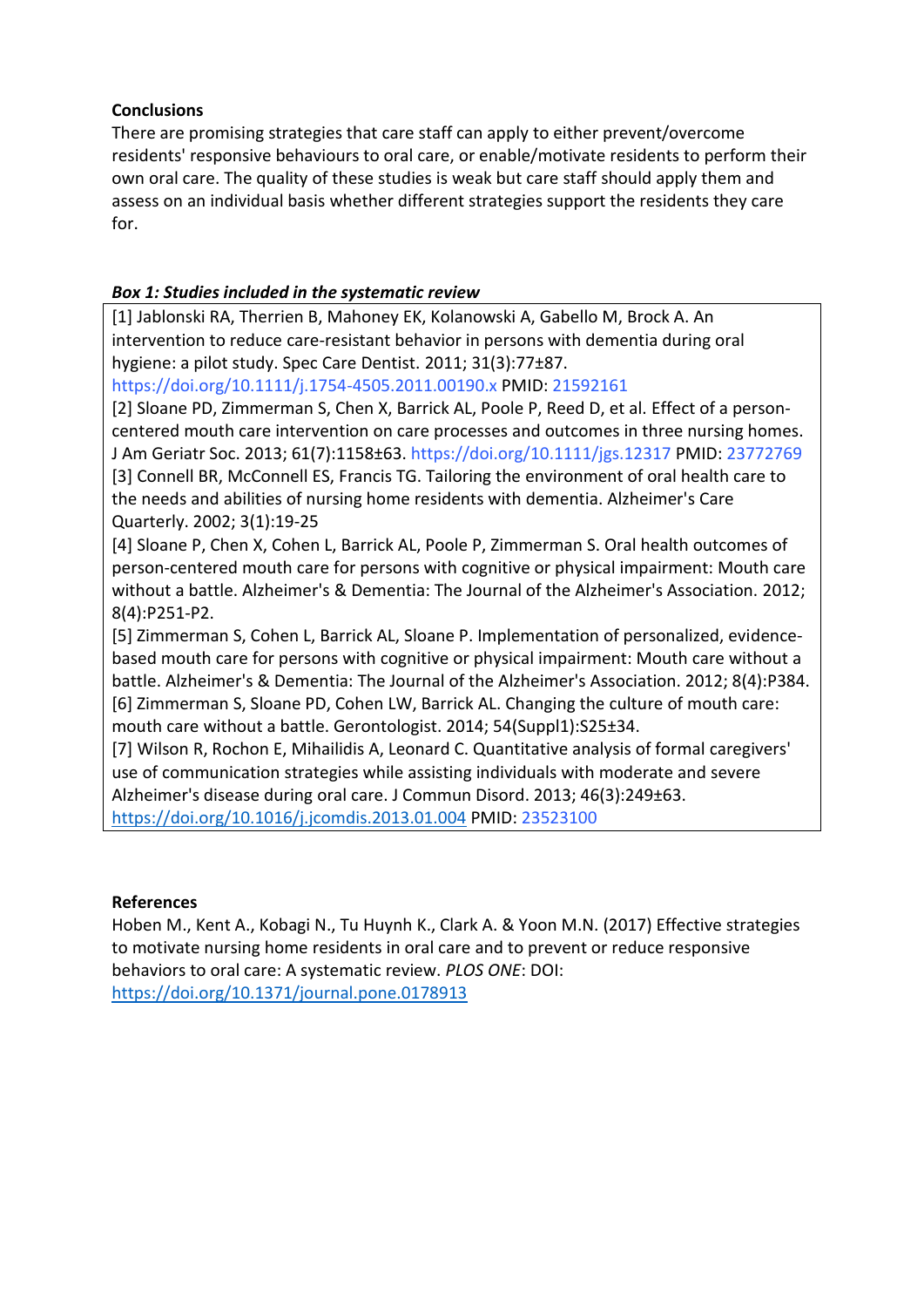# **Practical strategies for care staff when promoting mouth care for residents<sup>1</sup>**

#### **General**

- Know the person
- Approach from the front
- Smile
- Ask permission before starting
- Focus on the person rather than the task
- Explain each step
- Be patient, repeat yourself as appropriate
- Give positive feedback and encouragement
- Establish a routine

# **Person refuses mouth care**

- Figure out why (e.g., bad time, pain, fear) and change approach accordingly
- Develop a routine (e.g., every day at the same time where possible with the same caregiver)
- Provide a reason (e.g., let me get the food out of your teeth so you'll be more comfortable)
- Phase in mouth care (e.g., do front of teeth one day, back the next, and interdental brush once the person is comfortable)

# **Person resists care by grabbing**

- Hand the person the toothbrush and invite to brush
- Reassure and rub shoulder/arm to help relax
- Distract or redirect by pausing, singing, talking
- Hand the person an object to hold and keep hands busy

## **Person bites toothbrush**

- Gently wiggle the toothbrush and ask to open mouth
- Insert a smaller brush to work around the toothbrush
- Gently rub cheek to relax jaw muscle
- Slide finger along the inside of the cheek and massage jaw



## **Person won't open their mouth**

- Tell-show-do techniques to promote understanding
- Touch the mouth, cheek, or jaw with the toothbrush to prompt to open
- Gently insert toothbrush to cleanse front surfaces of teeth
- Sing with the person
- Be patient, try small talk, provide a reason for mouth care
- Come back at another time when the person might be more responsive



**<sup>.</sup>** <sup>1</sup> Adapted from Hoben et al. (2017), Table 2, page 9-10